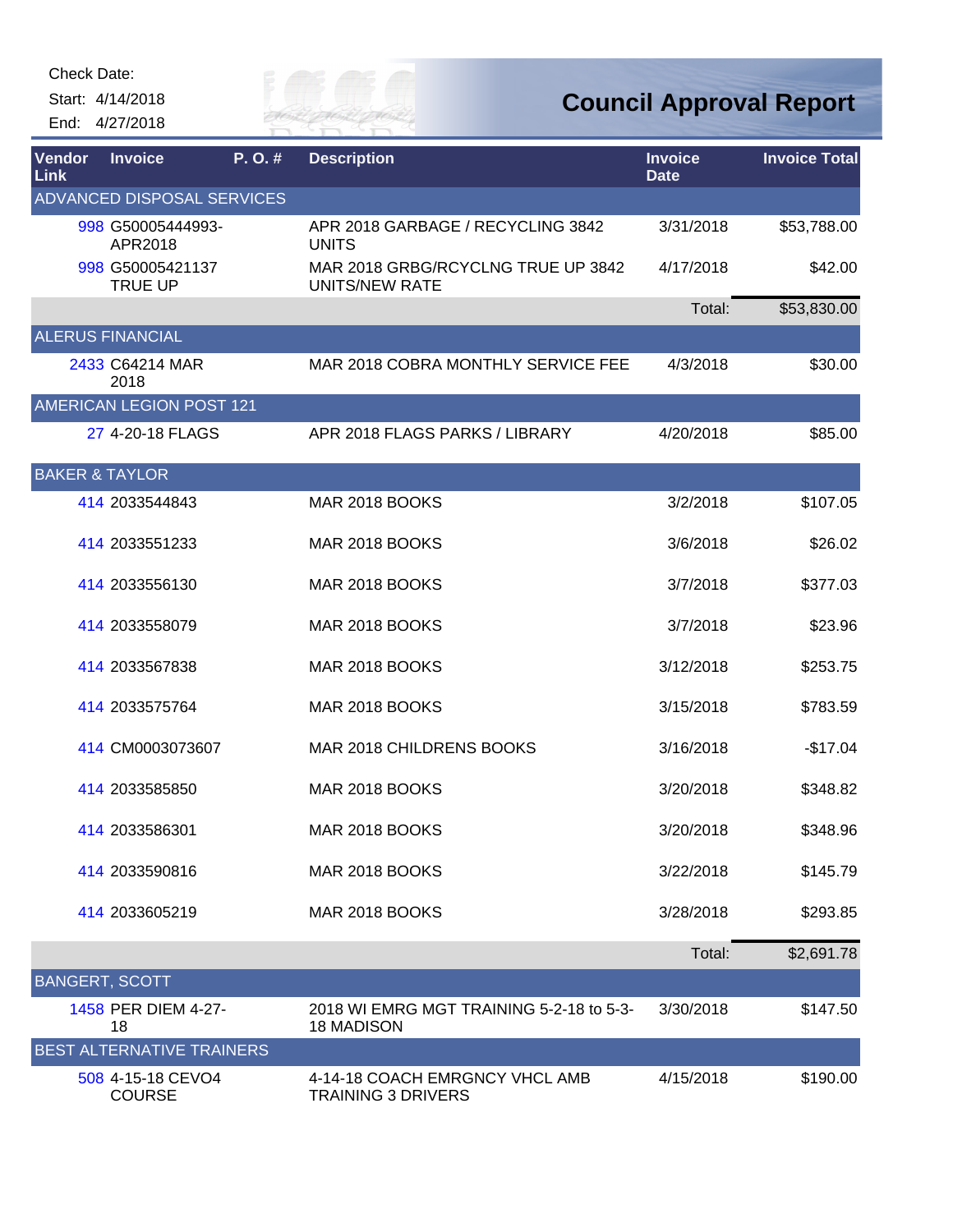Start: 4/14/2018 End: 4/27/2018 City of

**Council Approval Report**

| Vendor<br>Link       | <b>Invoice</b>                      | P.O.#  | <b>Description</b>                                       | <b>Invoice</b><br><b>Date</b> | <b>Invoice Total</b> |
|----------------------|-------------------------------------|--------|----------------------------------------------------------|-------------------------------|----------------------|
|                      | <b>BIEDERMAN, TRACY</b>             |        |                                                          |                               |                      |
|                      | 53 PER DIEM 4-20-<br>18             |        | 2018 TYLER CONNECT CONF BOSTON, MA<br>4-22-18-4-25-18    | 4/11/2018                     | \$245.26             |
| <b>BRANDY HOWE</b>   |                                     |        |                                                          |                               |                      |
|                      | 2699 PER DIEM 4-20-<br>18           |        | WI HSTRC PRES CONF PLATTEVILLE, WI 4-<br>27 to 28-2018   | 4/12/2018                     | \$53.50              |
|                      | <b>CENGAGE LEARNING</b>             |        |                                                          |                               |                      |
|                      | 123 62331932                        |        | DEC 2017 BOOKS                                           | 12/6/2017                     | \$49.48              |
|                      | 123 63163051                        |        | FEB 2018 BOOKS                                           | 2/9/2018                      | \$91.17              |
|                      | 123 63163719                        |        | FEB 2018 BOOKS                                           | 2/9/2018                      | \$99.71              |
|                      | 123 63342915                        |        | MAR 2018 BOOKS                                           | 3/7/2018                      | \$61.58              |
|                      | 123 63350581                        |        | <b>MAR 2018 BOOKS</b>                                    | 3/8/2018                      | \$48.73              |
|                      | 123 63407034                        |        | <b>MAR 2018 BOOKS</b>                                    | 3/20/2018                     | \$44.98              |
|                      | 123 63433553                        |        | MAR 2018 BOOKS                                           | 3/26/2018                     | \$243.92             |
|                      | 123 63440790                        |        | <b>MAR 2018 BOOKS</b>                                    | 3/27/2018                     | \$50.23              |
|                      |                                     |        |                                                          | Total:                        | \$689.80             |
|                      | <b>CENTER POINT INC</b>             |        |                                                          |                               |                      |
|                      | 412 1560861                         |        | MAR 2018 BOOKS                                           | 3/1/2018                      | \$135.42             |
| <b>COLE ZROSTLIK</b> |                                     |        |                                                          |                               |                      |
|                      | 2528 2018-05                        |        | FEB/MAR 2018 P-CARD NOT ACTIVE /<br><b>REIMBURSEMENT</b> | 4/12/2018                     | \$106.70             |
|                      | <b>COMPASS MINERALS AMERICA INC</b> |        |                                                          |                               |                      |
|                      | 366 240829                          | 180096 | 3-23-18 BULK ROAD SALT                                   | 3/23/2018                     | \$1,622.61           |
|                      | 366 241948                          | 180096 | MAR 2018 BULK ROAD SALT                                  | 3/27/2018                     | \$1,681.31           |
|                      | 366 242938                          | 180096 | 3-29-2018 BULK ROAD SALT                                 | 3/29/2018                     | \$1,672.93           |
|                      | 366 244200                          | 180096 | APR 2018 BULK ROAD SALT                                  | 4/3/2018                      | \$1,683.41           |
|                      | 366 244722                          | 180096 | APR 2018 BULK ROAD SALT                                  | 4/4/2018                      | \$5,053.02           |
|                      | 366 246723                          | 180096 | APR 2018 BULK ROAD SALT                                  | 4/9/2018                      | \$6,697.30           |
|                      | 366 247190                          | 180096 | 4-10-18 BULK ROAD SALT                                   | 4/10/2018                     | \$3,330.48           |
|                      | 366 247697                          | 180096 | 4-10/4-11-18 BULK ROAD SALT                              | 4/10/2018                     | \$3,341.66           |
|                      |                                     |        |                                                          | Total:                        | \$25,082.72          |

COMPUTER INTEGRATION TECHNOLOGY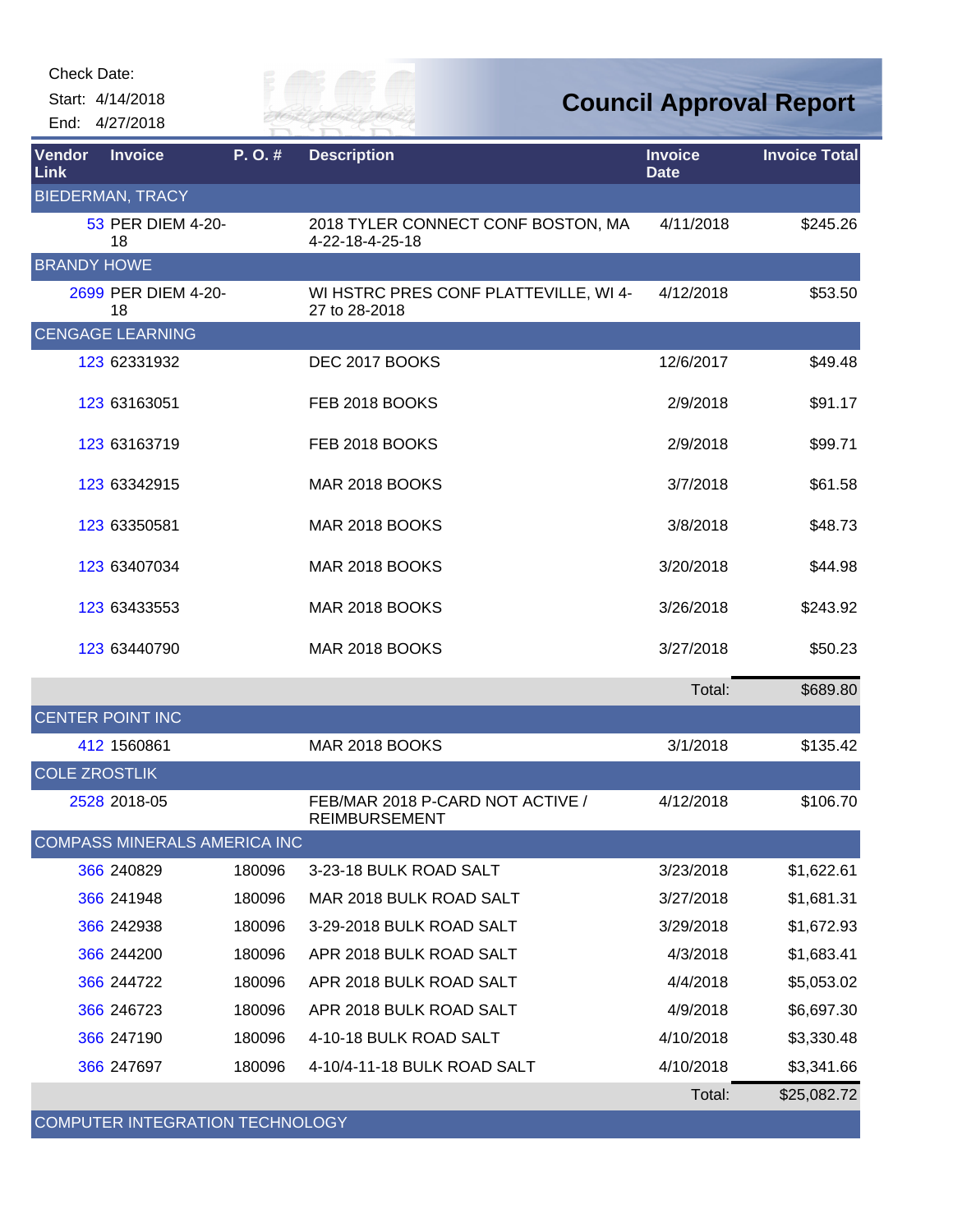| Check Date:      |                                           |           |                                                            |                               |                                |
|------------------|-------------------------------------------|-----------|------------------------------------------------------------|-------------------------------|--------------------------------|
| End:             | Start: 4/14/2018<br>4/27/2018             |           |                                                            |                               | <b>Council Approval Report</b> |
| Vendor<br>Link   | <b>Invoice</b>                            | $P. O.$ # | <b>Description</b>                                         | <b>Invoice</b><br><b>Date</b> | <b>Invoice Total</b>           |
|                  | 379 262537                                | 180135    | MAR 2018 Fiber Terminations-Power Plant                    | 3/31/2018                     | \$1,532.00                     |
|                  | 379 262778                                | 180034    | MAY 2018 Managed Backup of Servers                         | 4/16/2018                     | \$785.00                       |
|                  |                                           |           |                                                            | Total:                        | \$2,317.00                     |
|                  | CRESCENT ELECTRIC SUPPLY CO               |           |                                                            |                               |                                |
|                  | 80 S504918610.00 180155                   |           | APR 2018 MINOR MATERIALS                                   | 4/10/2018                     | \$380.60                       |
| <b>DEMCO INC</b> |                                           |           |                                                            |                               |                                |
|                  | 577 6337081                               |           | MAR 2018 LIBRARY OFFICE SUPPLIES                           | 3/21/2018                     | \$301.50                       |
|                  | 577 6336442                               |           | <b>MAR 2018 LIBRARY SUPPLIES</b>                           | 3/21/2018                     | \$633.91                       |
|                  |                                           |           |                                                            | Total:                        | \$935.41                       |
|                  | <b>DESIGNER PROPERTIES</b>                |           |                                                            |                               |                                |
|                  | 468 APR 2018<br><b>SOLAR PYMT</b>         |           | APR 2018 SOLAR PAYMENT 702 TROY ST<br>9364-00              | 4/9/2018                      | \$136.94                       |
|                  | <b>ENERGIS HIGH VOLTAGE RESOURCES INC</b> |           |                                                            |                               |                                |
|                  | 101 28996                                 | 180166    | MAR 2018 SOUTH FORK SUBSTATION<br><b>INSPECTIONS</b>       | 4/9/2018                      | \$8,492.35                     |
|                  | <b>EXPRESS PERSONNEL SERVICES</b>         |           |                                                            |                               |                                |
|                  | 109 20317625                              | 180170    | Seasonal Staff-Public Works J MARTIN 24hrs 3<br>$-18-18$   | 3/20/2018                     | \$438.00                       |
|                  | 109 20317626                              | 180170    | Seasonal Staff-Public Works J MILLER 40hrs 3-<br>$18 - 18$ | 3/20/2018                     | \$700.80                       |
|                  | 109 20347776                              | 180170    | Seasonal Public Works J MILLER 13.5hrs 3-25-<br>18         | 3/27/2018                     | \$236.52                       |
|                  | 109 20378136                              | 180170    | Seasonal Staff-Public Works J MILLER 9.3hrs 4<br>$-1 - 18$ | 4/3/2018                      | \$162.94                       |
|                  | 109 20410864                              | 180170    | Seasonal Staff-Public Works J MILLER 9.6hrs 4<br>$-8-18$   | 4/10/2018                     | \$182.21                       |
|                  | 109 20442927                              | 180170    | Seasonal - Public Works J MILLER 15.4hrs 4-15<br>-18       | 4/17/2018                     | \$292.29                       |
|                  |                                           |           |                                                            | Total:                        | \$2,012.76                     |
|                  | FILTRATION SYSTEMS INC                    |           |                                                            |                               |                                |
|                  | 3306 84604                                |           | APR 2018 INNOVATION CENTER TO BE<br><b>BILLED TO RFEDC</b> | 4/11/2018                     | \$479.06                       |
|                  | 3306 84753                                | 180136    | APR 2018 CITY HVAC FILTERS                                 | 4/18/2018                     | \$2,314.75                     |
|                  |                                           |           |                                                            | Total:                        | \$2,793.81                     |
|                  | FIRST NATIONAL BANK OF RIVER FALLS INC    |           |                                                            |                               |                                |
|                  | 115 LN#123160 4-15<br>$-2018$             |           | APRIL 2018 PRNCPL/INTRST PYMT 2015<br><b>FIRE TRUCK</b>    | 4/5/2018                      | \$35,582.44                    |
|                  | FORUM COMMUNICATION CO                    |           |                                                            |                               |                                |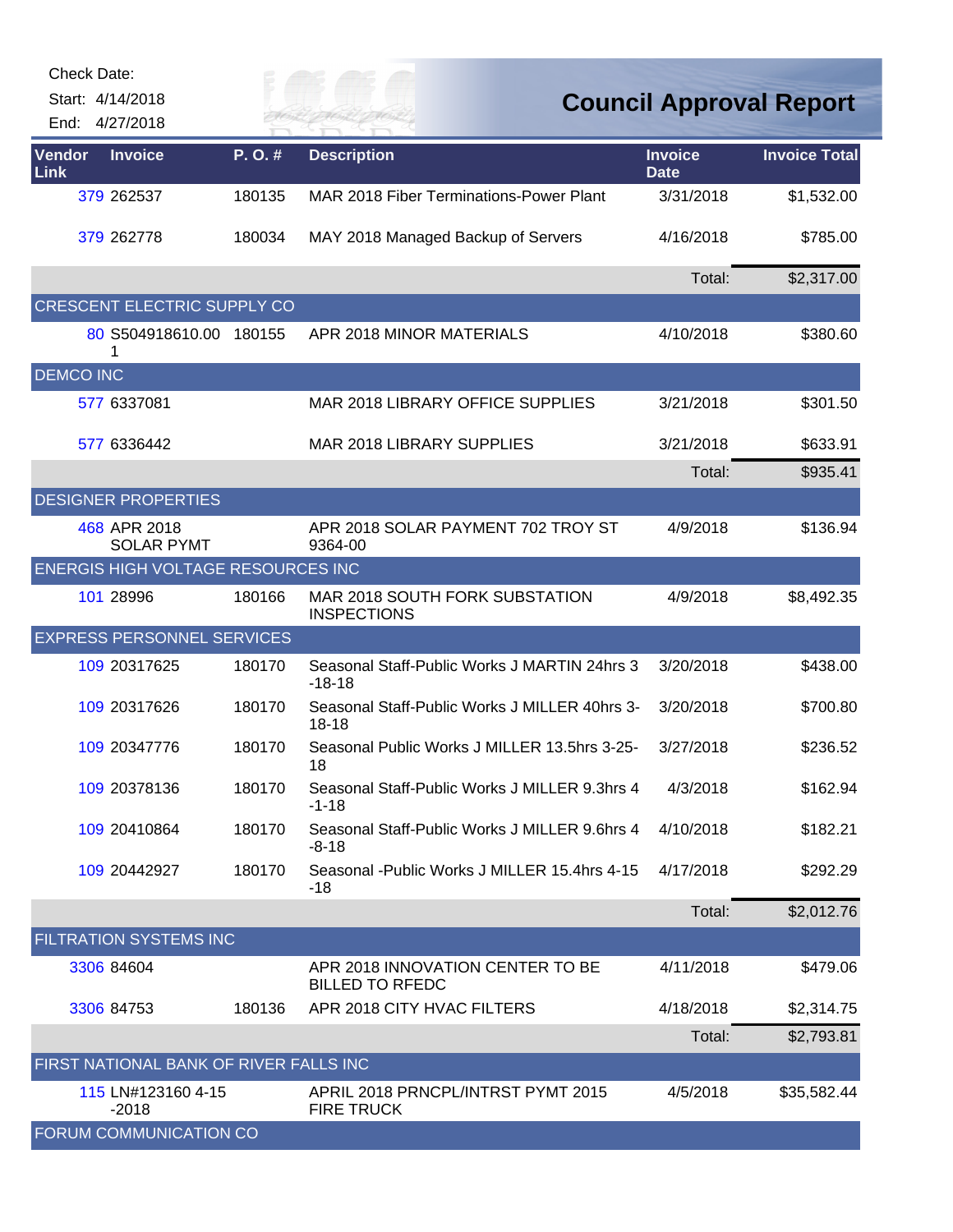| Check Date: |  |
|-------------|--|
|-------------|--|

Start: 4/14/2018 End: 4/27/2018 *Cuy of* 

## **Council Approval Report**

| Vendor<br>Link       | <b>Invoice</b>                     | P.O.#  | <b>Description</b>                                            | <b>Invoice</b><br><b>Date</b> | <b>Invoice Total</b> |
|----------------------|------------------------------------|--------|---------------------------------------------------------------|-------------------------------|----------------------|
|                      | 234 1965192                        |        | MAR 2018 RF JOURNAL AFFIDAVITS                                | 3/31/2018                     | \$1,387.67           |
|                      | 234 177871139<br><b>RFMU SBSCR</b> |        | 2018 ANNUAL SUBSCRIPTION FOR<br>RF JOURNAL RFMU               | 4/16/2018                     | \$56.00              |
|                      |                                    |        |                                                               | Total:                        | \$1,443.67           |
|                      | <b>FREEMAN, JAMES</b>              |        |                                                               |                               |                      |
|                      | 389 APR 2018<br><b>SOLAR PYMT</b>  |        | APR 2018 SOLAR PAYMENT 126 1/2 S MAIN<br>ST 9363-00           | 4/9/2018                      | \$132.44             |
| <b>GARRETT LEIS</b>  |                                    |        |                                                               |                               |                      |
|                      | 3071 PER DIEM 4-20-<br>18          |        | APR 2018 MEUW ELEC LINE<br><b>LOCATOR TRNG NEW GLARUS, WI</b> | 4/17/2018                     | \$91.50              |
|                      | <b>GOTTFREDSEN, CHRIS</b>          |        |                                                               |                               |                      |
|                      | 789 PER DIEM 4-20-<br>18           |        | SCHOOL OFFICER TRAINING MADISON 4-23<br>$-18 - 4 - 24 - 18$   | 3/30/2018                     | \$121.50             |
| <b>GRACE PAULSON</b> |                                    |        |                                                               |                               |                      |
|                      | 937 APR 2018<br><b>SOLAR PYMT</b>  |        | APR 2018 SOLAR PAYMENT 1036 CTY RD M<br>5856-00               | 4/9/2018                      | \$80.55              |
| <b>HAWKINS INC</b>   |                                    |        |                                                               |                               |                      |
|                      | 133 4258389                        | 180056 | APR 2018 WATER DEPT - CHEMICALS                               | 4/9/2018                      | \$3,414.71           |
| <b>HILL, DON</b>     |                                    |        |                                                               |                               |                      |
|                      | 139 03/29/18                       |        | LUBE/WRENCH/ANTI SEIZE LUBE REIMB -<br><b>NO PCARD</b>        | 3/29/2018                     | \$42.97              |
|                      | <b>HUEBSCH LAUNDRY COMPANY</b>     |        |                                                               |                               |                      |
|                      | 146 4025946                        | 180091 | 2-14-18 WWTP BRUSHMATS                                        | 2/14/2018                     | \$72.02              |
|                      | 146 4033456                        | 180091 | 2-28-18 WWTP BRUSHMATS                                        | 2/28/2018                     | \$64.74              |
|                      | 146 4035055                        | 180091 | 2-28-2018 WWTP BRUSHMATS                                      | 2/28/2018                     | \$3.97               |
|                      | 146 4041658                        | 180091 | 3-14-18 WWTP BRUSHMATS                                        | 3/14/2018                     | \$72.02              |
|                      | 146 4049235                        | 180091 | 3-28-18 WWTP BRUSHMATS                                        | 3/28/2018                     | \$64.74              |
|                      | 146 4051528                        | 180091 | 3-31-18 WWTP BRUSHMATS                                        | 3/31/2018                     | \$2.11               |
|                      | 146 4053006                        | 180046 | 4-4-18 HUEBSCH WATER UNIFORMS                                 | 4/4/2018                      | \$39.32              |
|                      | 146 4053008                        | 180047 | 4-4-18 HUEBSCH WWTP UNIFORMS                                  | 4/4/2018                      | \$36.61              |
|                      | 146 4053005                        | 180041 | 4-4-18 HUEBSCH ELECTRIC UNIFORMS                              | 4/4/2018                      | \$221.04             |
|                      | 146 4053007                        | 180048 | 4-4-18 HUEBSCH PW UNIFORMS                                    | 4/4/2018                      | \$155.88             |
|                      | 146 4056876                        | 180047 | 4-11-18 HUEBSCH WWTP UNIFORMS                                 | 4/11/2018                     | \$39.32              |
|                      | 146 4056878                        | 180047 | 4-11-18 HUEBSCH WWTP UNIFORMS                                 | 4/11/2018                     | \$36.61              |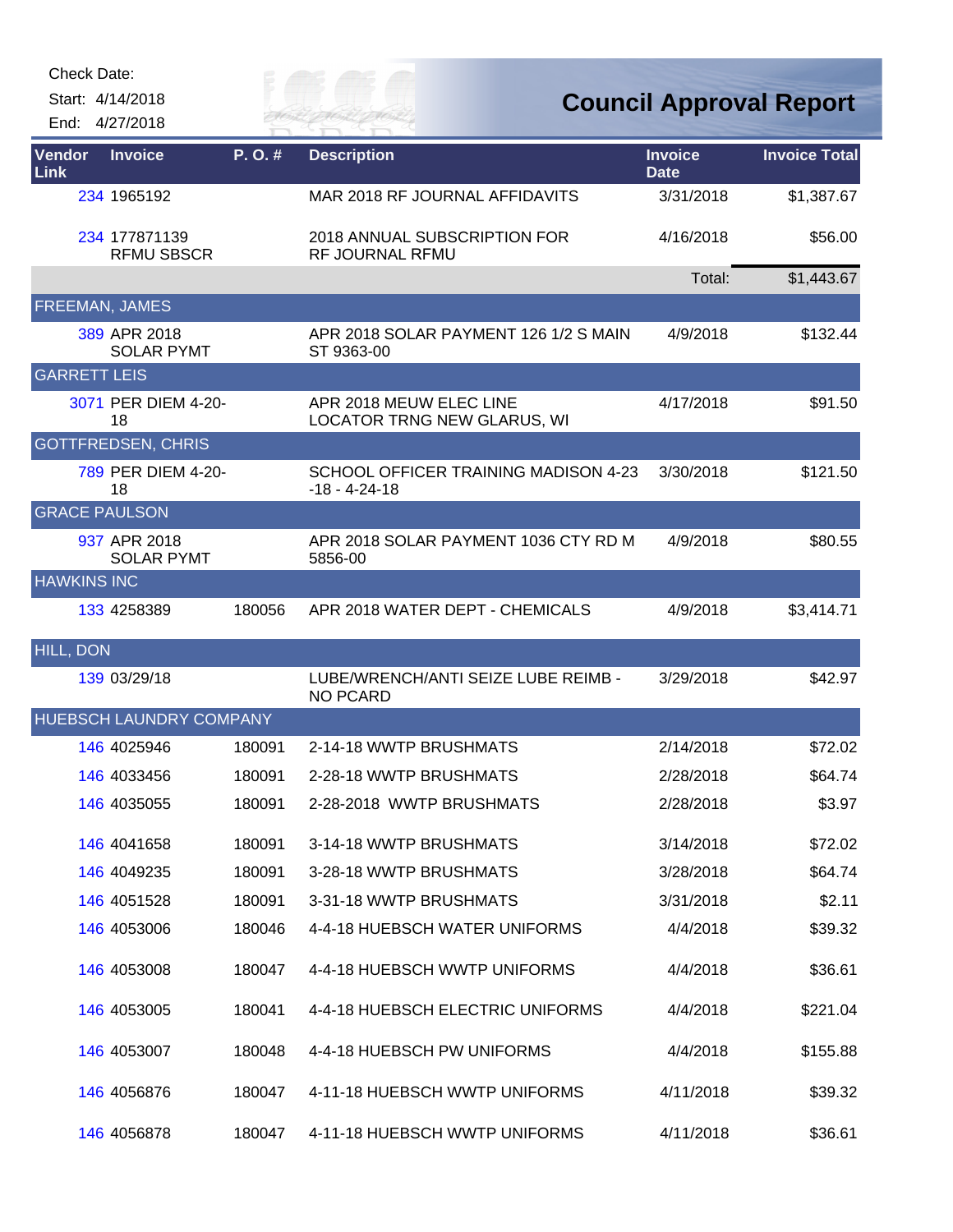|                  | Check Date:                           |        |                                                          |                               |                                |
|------------------|---------------------------------------|--------|----------------------------------------------------------|-------------------------------|--------------------------------|
|                  | Start: 4/14/2018                      |        | e ev p                                                   |                               | <b>Council Approval Report</b> |
|                  | End: 4/27/2018                        |        | <b>ERFAI</b>                                             |                               |                                |
| Vendor<br>Link   | <b>Invoice</b>                        | P.O.#  | <b>Description</b>                                       | <b>Invoice</b><br><b>Date</b> | <b>Invoice Total</b>           |
|                  | 146 4056875                           | 180041 | 4-11-18 HUEBSCH ELECTRIC UNIFORMS                        | 4/11/2018                     | \$221.04                       |
|                  | 146 4056877                           | 180048 | 4-11-18 HUEBSCH PW UNIFORMS                              | 4/11/2018                     | \$258.40                       |
|                  | 146 4056702                           | 180048 | 4-11-18 HUEBSCH PW UNIFORMS POLO<br><b>ORDER</b>         | 4/11/2018                     | \$101.32                       |
|                  |                                       |        |                                                          | Total:                        | \$1,389.14                     |
|                  | HUMANE SOCIETY OF GOODHUE             |        |                                                          |                               |                                |
|                  | 737 780                               |        | 2-1-18 ANIMAL CONTROL SERVICES                           | 3/5/2018                      | \$65.00                        |
| ISAAC, JAIME     |                                       |        |                                                          |                               |                                |
|                  | 2828 PER DIEM 4-24-<br>18             |        | 2018 TYLER CONNECT CONF BOSTON, MA<br>4-22-18-4-25-18    | 4/20/2018                     | \$203.84                       |
|                  | <b>KNUTSON, JENNIFER</b>              |        |                                                          |                               |                                |
|                  | 1211 PER DIEM 4-20-<br>18             |        | 2018 INVESTIGATOR TRAINING WISC DELLS<br>4-24-18-4-27-18 | 1/11/2018                     | \$176.50                       |
|                  | <b>KRAUSE POWER ENGINEERING LLC</b>   |        |                                                          |                               |                                |
|                  | 171 4-6-18 RFL-MS- 180165<br>01.1     |        | MAR 2018 SFORK SUB OUTAGE /<br><b>HYDRO REVIEW</b>       | 4/6/2018                      | \$3,062.34                     |
|                  | 171 RFL-18-02-1 4-6 180164<br>$-2018$ |        | FEB-MARCH 2018 SCADA SUPPORT                             | 4/6/2018                      | \$1,477.50                     |
|                  |                                       |        |                                                          | Total:                        | \$4,539.84                     |
| <b>KWIK TRIP</b> |                                       |        |                                                          |                               |                                |
|                  | 172 MAR 2018<br><b>FUEL</b>           |        | <b>MAR 2018 FUEL</b>                                     | 3/31/2018                     | \$9,109.29                     |
|                  | <b>LAMP RECYCLERS</b>                 |        |                                                          |                               |                                |
|                  | 999 94627                             |        | MAR 2018 LAMP RECYCLING                                  | 3/27/2018                     | \$549.54                       |
|                  | <b>LEAGUE OF MINNESOTA CITIES</b>     |        |                                                          |                               |                                |
|                  | 660 270884                            |        | LIBRARY DIRECTOR ADVERTISEMENTS                          | 4/6/2018                      | \$300.00                       |
|                  | 660 271124                            |        | 2018 WATER/WASTE WATER OPRTR ADS 3-<br>12-3-25-18        | 4/12/2018                     | \$139.26                       |
|                  |                                       |        |                                                          | Total:                        | \$439.26                       |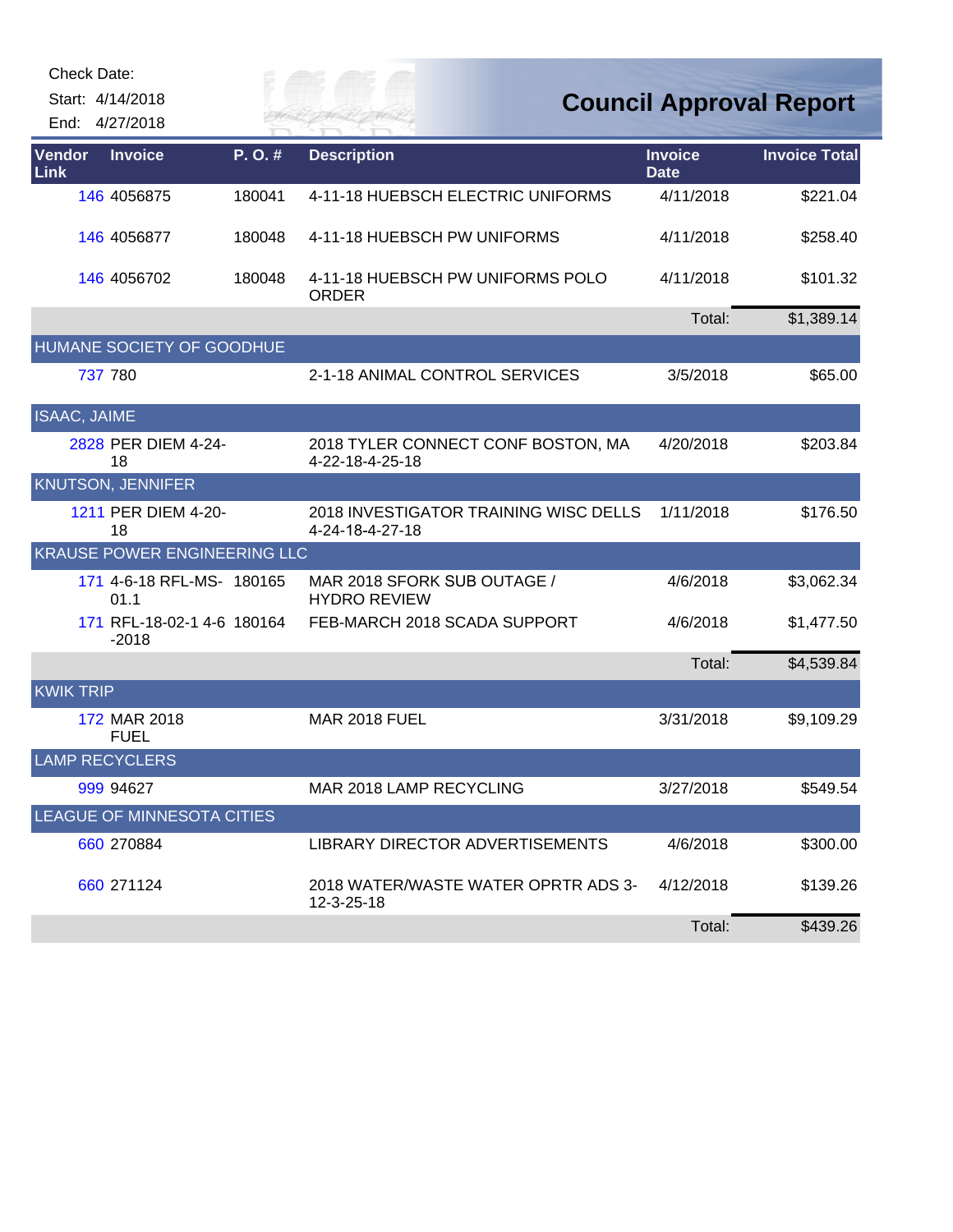Check Date:

Start: 4/14/2018 End: 4/27/2018



## **Council Approval Report**

| Vendor<br>Link      | <b>Invoice</b>                        | P.O.#  | <b>Description</b>                                          | <b>Invoice</b><br><b>Date</b> | <b>Invoice Total</b> |
|---------------------|---------------------------------------|--------|-------------------------------------------------------------|-------------------------------|----------------------|
|                     | <b>LIBRARY REFUNDS &amp; PAYMENTS</b> |        |                                                             |                               |                      |
|                     | 995500 2018-06                        |        | APRIL 14 2018 FAMILY BARN DANCE<br>CALLER                   | 4/2/2018                      | \$175.00             |
|                     | 995500 3023400123399<br>7             |        | APR 2018 RFND LIB MATERIALS EDGAR<br><b>DEGAS</b>           | 4/3/2018                      | \$15.00              |
|                     | 995500 3472000024517<br>8             |        | APR 2018 RFND LIB MATERIALS<br><b>FAIRYTALE</b>             | 4/3/2018                      | \$18.00              |
|                     | 995500 3063900030827<br>9             |        | APR 2018 RFND LIB MATERIALS CAPITAL<br><b>GAINES BOOK</b>   | 4/4/2018                      | \$24.99              |
|                     | 995500 2942500025313<br>4             |        | APR 2018 RFND LST LIBRARY<br><b>MATERIALS LONE SURVIVOR</b> | 4/6/2018                      | \$42.00              |
|                     |                                       |        |                                                             | Total:                        | \$274.99             |
|                     | LINEHAN OUTDOOR SERVICES LLC          |        |                                                             |                               |                      |
|                     | 1570 3006                             | 180023 | APR 2018 SNOW SHOVELING                                     | 4/5/2018                      | \$1,360.00           |
|                     | <b>LOFFLER COMPANIES INC</b>          |        |                                                             |                               |                      |
|                     | 182 2779657                           |        | AMBULANCE OVERAGE CHARGES 3-11-18 to<br>$4 - 10 - 18$       | 4/2/2018                      | \$3.56               |
|                     | 182 2785818                           |        | CSR/COURT PRINTER OVRG 3-19-18 to<br>4-18-2018              | 4/9/2018                      | \$110.57             |
|                     | 182 22495733                          |        | APR 2018 AMB KONICA STANDRD PYMT                            | 4/16/2018                     | \$123.00             |
|                     |                                       |        |                                                             | Total:                        | \$237.13             |
| LUCERO, BUDDY       |                                       |        |                                                             |                               |                      |
|                     | 861 PER DIEM 4-20-<br>18              |        | APA NAT PLNG CNFRNC 4-20-18 - 4-24-18<br><b>NEW ORLEANS</b> | 3/14/2018                     | \$314.51             |
|                     | <b>MAILROOM FINANCE CO</b>            |        |                                                             |                               |                      |
|                     | 845 MAR 2018<br><b>POSTAGE</b>        | 180063 | MAR 2018 POSTAGE MACHINE FUNDS                              | 3/18/2018                     | \$2,000.00           |
| <b>MIDWEST TAPE</b> |                                       |        |                                                             |                               |                      |
|                     | 409 95946933                          |        | MAR 2018 LIBRARY AUDIO                                      | 3/26/2018                     | \$161.96             |
|                     | <b>MIDWEST TESTING</b>                |        |                                                             |                               |                      |
|                     | 190 4478                              |        | APR 2018 PORTABLE TESTING METER                             | 4/16/2018                     | \$300.00             |
|                     | <b>NOREEN, MICHAEL</b>                |        |                                                             |                               |                      |
|                     | 198 PER DIEM 4-27-<br>18              |        | APPA 2018 CONFERENCE NORTH<br>CAROLINA 4-30-18-5-3-18       | 4/19/2018                     | \$193.20             |
| <b>NORLAB, INC</b>  |                                       |        |                                                             |                               |                      |
|                     | 3345 79651                            |        | APR 2018 CUSTOMER SERVICE 200 LEAK<br><b>DYE PACKETS</b>    | 4/11/2018                     | \$77.50              |
|                     | NORTHERN LAKE SERVICE INC             |        |                                                             |                               |                      |
|                     | 200 331940                            |        | APR 2018 WATER QUALITY TESTING                              | 4/11/2018                     | \$20.00              |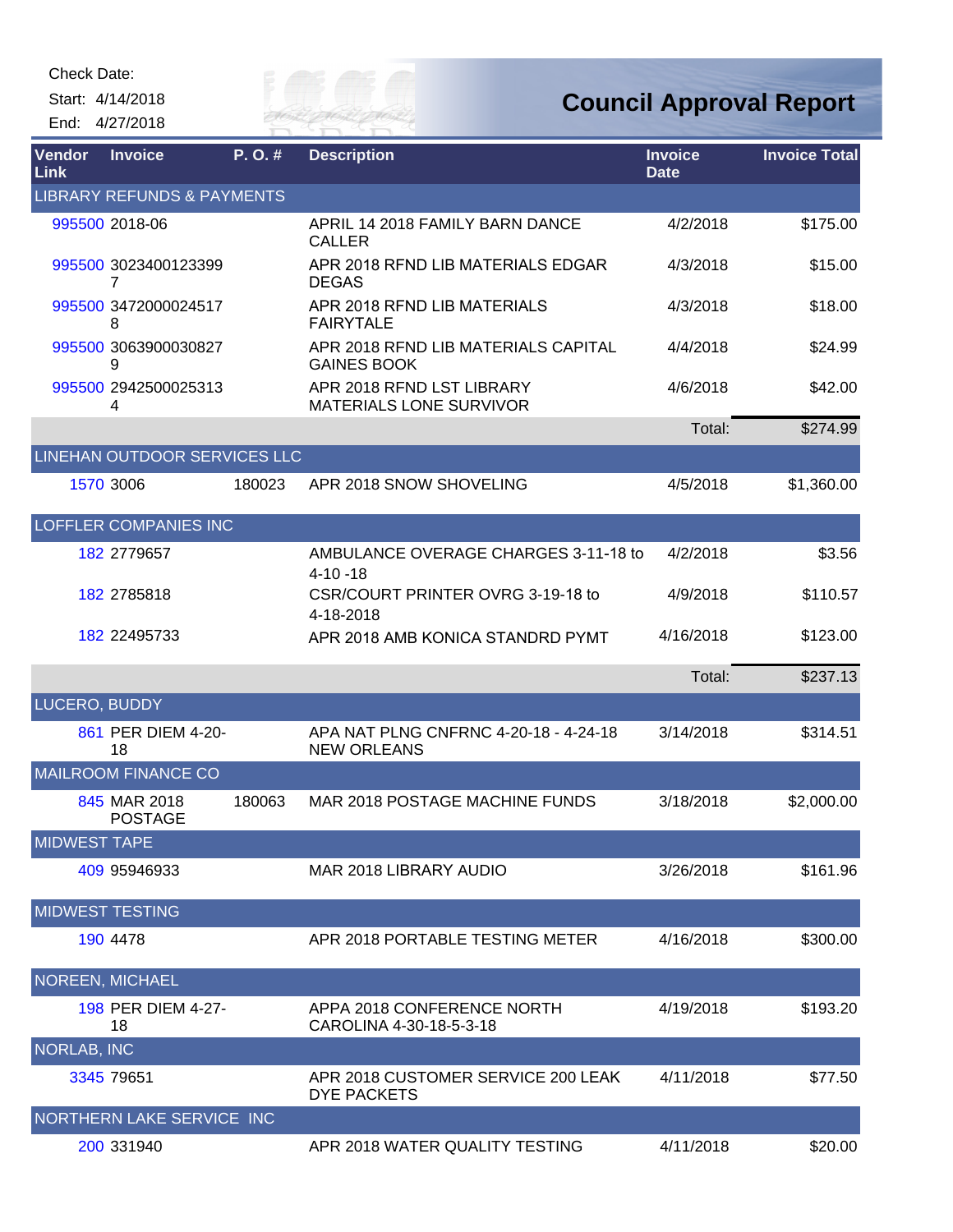Check Date:

Start: 4/14/2018 End: 4/27/2018



**Council Approval Report**

| Vendor<br>Link   | <b>Invoice</b>                              | P.O.#  | <b>Description</b>                                       | <b>Invoice</b><br><b>Date</b> | <b>Invoice Total</b> |
|------------------|---------------------------------------------|--------|----------------------------------------------------------|-------------------------------|----------------------|
|                  | <b>NORTHTOWN CLEANER</b>                    |        |                                                          |                               |                      |
|                  | 816 8194 3-1-18                             |        | MAR 2018 UNIFORM CLEANING SERVICES                       | 3/1/2018                      | \$11.05              |
|                  | OLDCASTLE PRECAST INC                       |        |                                                          |                               |                      |
|                  | 3078 1094067                                | 170442 | APR 2018 POWER PLANT PROJECT<br><b>TRANSFORMER</b>       | 4/13/2018                     | \$45,617.09          |
| <b>PRINTERON</b> |                                             |        |                                                          |                               |                      |
|                  | 932 R-0518-12                               |        | 1 YR RNWL PRINTON HOSTED PRINT<br>ANYWHERE               | 2/28/2018                     | \$595.00             |
|                  | <b>RFMU PAYMENTS OR REFUNDS</b>             |        |                                                          |                               |                      |
|                  | 990610 1905-16 R<br><b>PATTON</b>           |        | RFND RFMU OVRPYMT 56 CLARK ST #7<br>1905-16              | 4/9/2018                      | \$178.09             |
|                  | 990610 3278-02 L<br><b>LARSEN RLS</b>       |        | RFND RFMU OVRPMT 968 HAZEL ST 3278-<br>02                | 4/9/2018                      | \$210.00             |
|                  | 990610 4072-08 JEFF<br><b>MORROW</b>        |        | RFND RFMU OVRPYMT 293 NICOLE LN #1<br>4072-08 LNDLRD     | 4/9/2018                      | \$689.37             |
|                  | 990610 4079-20 JEFF<br><b>MORROW</b>        |        | RFND RFMU OVRPYMT 293 NICOLE LN #4<br>4079-20 LNDLRD     | 4/9/2018                      | \$514.66             |
|                  | 990610 4555-14 Z<br>CALDERON#6              |        | RFND RFMU OVRPYMT 1018 S MAIN ST<br>#12C                 | 4/9/2018                      | \$56.58              |
|                  | 990610 4555-14 Z<br>CALDERON#5              |        | RFND RFMU OVRPYMT 1018 S MAIN<br>ST#12C LNDLRD           | 4/9/2018                      | \$43.42              |
|                  | 990610 4815-08                              |        | RFND RFMU OVRPYMT 210 N FREMONT<br>ST#2 4815-08          | 4/9/2018                      | \$39.80              |
|                  | 990610 5598-07 M<br>LARSON#2                |        | RFND RFMU OVRPYMT 208 S WINTER ST #2<br>4815-08          | 4/9/2018                      | \$220.23             |
|                  | 990610 6510-19 S<br><b>LOMNES</b>           |        | RFND RFMU OVRPYMT 1495 RIVERSIDE DR<br>#212 6510-19      | 4/9/2018                      | \$14.79              |
|                  | 990610 7399-04 B<br><b>GILLES</b>           |        | RFND RFMU OVRPYMT 512 PATRICK CT<br>7399-04              | 4/9/2018                      | \$152.88             |
|                  | 990610 7605-07 J<br><b>SABELKO</b>          |        | RFND RFMU OVRPYMT 1910 H PIKA TRL<br>7605-07             | 4/9/2018                      | \$16.59              |
|                  | 990610 7881-03 R<br><b>BLAKELEY</b>         |        | RFND RFMU OVRPYMT 2195 RUSHMORE<br>DR 7881-03            | 4/9/2018                      | \$215.43             |
|                  | 990610 8986-01<br><b>MATHIAS REIS</b>       |        | RFND RFMU OVRPYMT 1772 KIMBERLY<br><b>CIRCLE 8986-01</b> | 4/9/2018                      | \$146.40             |
|                  | 990610 9526-03 MOLLY<br><b>BROWN</b>        |        | RFND RFMU OVRPYMT 2373 RANGEVIEW<br>LN 9526-03           | 4/9/2018                      | \$7.00               |
|                  | 990610 RFHA PRK LOT<br><b>LGHTING</b>       |        | FOCUS ON ENERGY BUSINESS INCENTIVE<br>PRK LOT LIGHTS     | 4/11/2018                     | \$660.00             |
|                  | 990610 6388-12 N<br><b>HUTCHINSON</b>       |        | RFND OVRPYMT 1485 WILDCAT CT #207<br>6388-12-LNDLRD      | 4/17/2018                     | \$388.00             |
|                  | 990610 VLLAS STRL<br>PND PH <sub>2</sub> #2 |        | REFUND PRIMARY EXTENSION SERVICE<br>COSTS PYMT 2OF2      | 4/20/2018                     | \$200.00             |
|                  |                                             |        |                                                          | Total:                        | \$3,753.24           |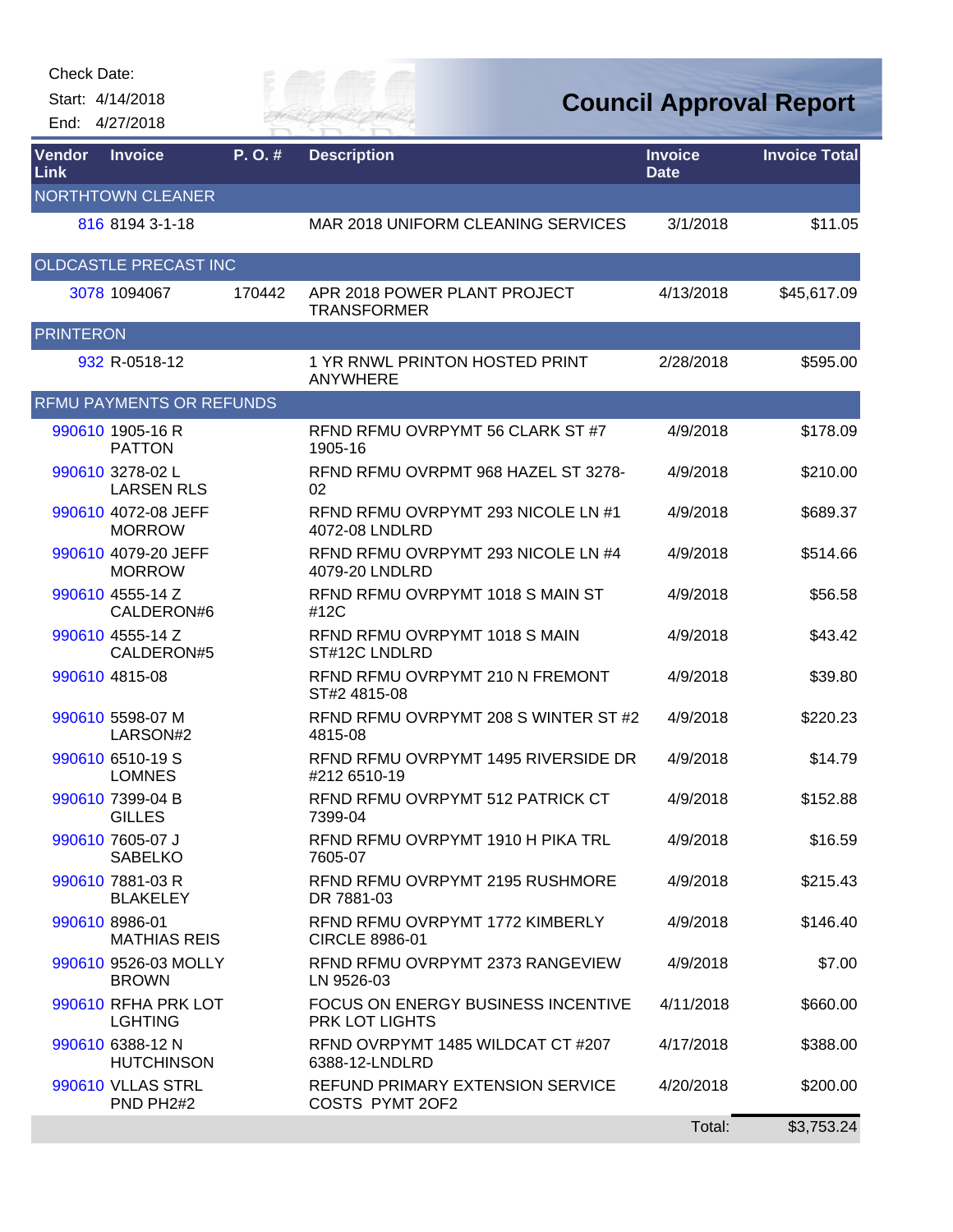| <b>Check Date:</b> |                                     |        |                                                           |                               |                                |
|--------------------|-------------------------------------|--------|-----------------------------------------------------------|-------------------------------|--------------------------------|
|                    | Start: 4/14/2018                    |        | Sitey of                                                  |                               | <b>Council Approval Report</b> |
|                    | End: 4/27/2018                      |        | <b>JER FA</b>                                             |                               |                                |
| Vendor<br>Link     | <b>Invoice</b>                      | P.O.#  | <b>Description</b>                                        | <b>Invoice</b><br><b>Date</b> | <b>Invoice Total</b>           |
|                    | RIVER FALLS CHAMBER OF COMMERCE INC |        |                                                           |                               |                                |
|                    | 225 16473                           |        | APR 2018 5 CHAMBER CHECKS FOR RFMU                        | 4/19/2018                     | \$300.00                       |
|                    |                                     |        | RIVER FALLS ECONOMIC DEVELOPMENT CORPORATION              |                               |                                |
|                    | 2704 2018-03                        | 180173 | REMAINING 2018 DONATION TO RFEDC<br><b>BUS INVTV CNTR</b> | 4/18/2018                     | \$3,765.54                     |
|                    | <b>ROBYN MATHEWS-LINGEN</b>         |        |                                                           |                               |                                |
|                    | 2586 6143                           | 180148 | Design for Winter 2018 newsletter processing              | 3/19/2018                     | \$1,034.00                     |
|                    | 2586 6145                           | 180148 | MAR 2018 RIVER FALLS VIDEO REPORT                         | 3/22/2018                     | \$1,640.00                     |
|                    |                                     |        |                                                           | Total:                        | \$2,674.00                     |
|                    | <b>ROSS &amp; ASSOCIATES LTD</b>    |        |                                                           |                               |                                |
|                    | 375 2018033-01                      | 180152 | MAR 2018 Falls Theater Project - Services                 | 3/8/2018                      | \$1,090.00                     |
|                    | RURAL ELECTRIC SUPPLY COOPERATIVE   |        |                                                           |                               |                                |
|                    | 221 711279-00                       | 180157 | APR 2018 MINOR MATERIALS                                  | 4/11/2018                     | \$403.50                       |
|                    | SHORT ELLIOTT HENDRICKSON INC       |        |                                                           |                               |                                |
|                    | 244 348230                          | 170163 | MAR 2018 Design - North Loop Extension                    | 3/31/2018                     | \$23,136.76                    |
|                    | ST CROIX COUNTY TREASURER           |        |                                                           |                               |                                |
|                    | 252 29013                           |        | <b>TAX COLLECTION CHARGES</b>                             | 4/6/2018                      | \$2,779.00                     |
|                    | ST CROIX ECONOMIC DEVELOPMENT CORP  |        |                                                           |                               |                                |
|                    | 378 18-15                           | 180174 | 2018 ANNUAL MEMBERSHIP                                    | 1/4/2018                      | \$2,500.00                     |
|                    | ST CROIX VALLEY NATURAL GAS CO      |        |                                                           |                               |                                |
|                    | 255 MAR 2018<br><b>NATURAL GAS</b>  |        | MAR 2018 NATURAL GAS BILLS                                | 4/3/2018                      | \$6,717.74                     |
|                    | <b>STAFFORD ROSENBAUM</b>           |        |                                                           |                               |                                |
|                    | 2522 1208401                        | 180087 | MAR 2018 TOWN OF TROY SUIT LEGAL<br>SERVICES/EXPENSES     | 4/18/2018                     | \$1,906.41                     |
|                    | <b>STATE TREASURER</b>              |        |                                                           |                               |                                |
|                    | 260 JAN-MAR 2018<br><b>INV DEP</b>  |        | JAN-MAR 2018 INVESTMENT DEPOSIT                           | 4/11/2018                     | \$684,000.00                   |
|                    | STUART C IRBY TOOL AND SAFETY       |        |                                                           |                               |                                |
|                    | 156 S010695735.00<br>1              | 180139 | APR 2018 SECONDARY VAULTS 16 OF 18<br><b>RCVD</b>         | 4/11/2018                     | \$2,531.92                     |
| <b>SUE LANGER</b>  |                                     |        |                                                           |                               |                                |
|                    | 2875 PER DIEM 4-20-<br>18           |        | 2018 TYLER CONNECT CONF BOSTON, MA<br>4-22-18-4-25-18     | 4/4/2018                      | \$203.84                       |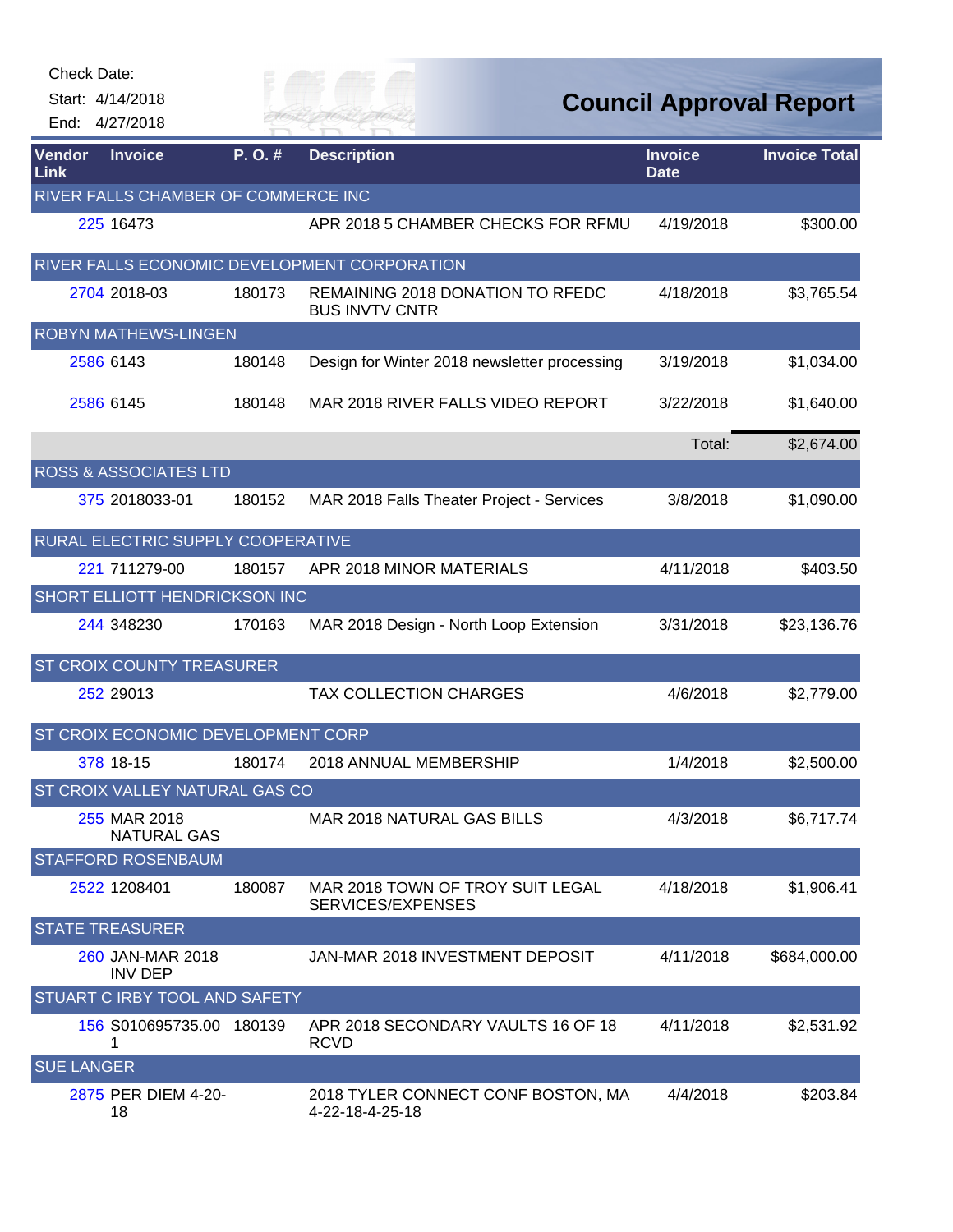|                | <b>Check Date:</b>                         |        |                                                           |                               |                                |
|----------------|--------------------------------------------|--------|-----------------------------------------------------------|-------------------------------|--------------------------------|
|                | Start: 4/14/2018                           |        |                                                           |                               | <b>Council Approval Report</b> |
|                | End: 4/27/2018                             |        |                                                           |                               |                                |
| Vendor<br>Link | <b>Invoice</b>                             | P. O.# | <b>Description</b>                                        | <b>Invoice</b><br><b>Date</b> | <b>Invoice Total</b>           |
|                | <b>SYLVANDER HEATING INC</b>               |        |                                                           |                               |                                |
|                | 15 76348                                   | 170392 | APRIL 2018 Replacement heating and cooling                | 4/11/2018                     | \$7,950.00                     |
|                | TARGET SOLUTIONS LEARNING, LLC             |        |                                                           |                               |                                |
|                | 3347 TSINV00000025 180167<br>669           |        | 2018 ANNUAL AMBULANCE TRAINING                            | 4/11/2018                     | \$4,845.00                     |
|                | TOLTZ, KING, DUVALL, ANDERSON & ASSOCIATES |        |                                                           |                               |                                |
|                | 2172 002018001127                          | 170122 | 2018 N INTERCEPTOR DOWNSTREAM thru<br>MAR 31 2018         | 4/13/2018                     | \$568.87                       |
|                | TRAFFIC AND PARKING CONTROL CO INC         |        |                                                           |                               |                                |
|                | 771 I598155                                | 180162 | APRIL 2018 STREET LIGHT REPAIR<br>POLES/PEDESTALS         | 4/11/2018                     | \$1,085.25                     |
|                | <b>TRANS ALARM INC</b>                     |        |                                                           |                               |                                |
|                | 557 300369519                              |        | MAR 2018 CITY HALL ELECTRIC LATCH FOR<br><b>MAIN DOOR</b> | 3/28/2018                     | \$525.00                       |
|                | 557 94705117                               |        | 2018 QUARTERLY MONITORING HOFFMAN<br><b>STORM SHLTR</b>   | 4/1/2018                      | \$125.85                       |
|                |                                            |        |                                                           | Total:                        | \$650.85                       |
|                | <b>UHL COMPANY INC</b>                     |        |                                                           |                               |                                |
|                | 446 5392                                   | 180120 | APR 2018 Replace 3 Variable Air Volume                    | 4/13/2018                     | \$3,897.00                     |
|                | <b>US BANK NATIONAL ASSOC</b>              |        |                                                           |                               |                                |
|                | 284 4947153                                |        | 2009A BOND PAYING AGENT 3-18 - 2-19                       | 3/23/2018                     | \$500.00                       |
|                | USIC LOCATING SERVICES LLC                 |        |                                                           |                               |                                |
|                | 286 279092                                 | 180045 | 2018 LOCATING STORM / SANITARY                            | 3/31/2018                     | \$469.99                       |
|                | 286 279091                                 | 180042 | 2018 LOCATING ELECTRIC / WATER                            | 3/31/2018                     | \$947.32                       |
|                |                                            |        |                                                           | Total:                        | \$1,417.31                     |
|                | <b>USSI HOLDINGS, INC</b>                  |        |                                                           |                               |                                |
|                | 812 0064865-IN                             | 180137 | MAR 2018 Annual Truck Testing Versalift Unit<br>21316     | 3/22/2018                     | \$700.00                       |
|                | 812 0064867-IN                             | 180137 | MAR 2018 Annual Truck Testing Versalift Unit<br>21515     | 3/22/2018                     | \$950.00                       |
|                | 812 0064866-IN                             | 180137 | MAR 2018 Annual Truck Testing Altec Unit<br>21410         | 3/22/2018                     | \$700.00                       |
|                |                                            |        |                                                           | Total:                        | \$2,350.00                     |